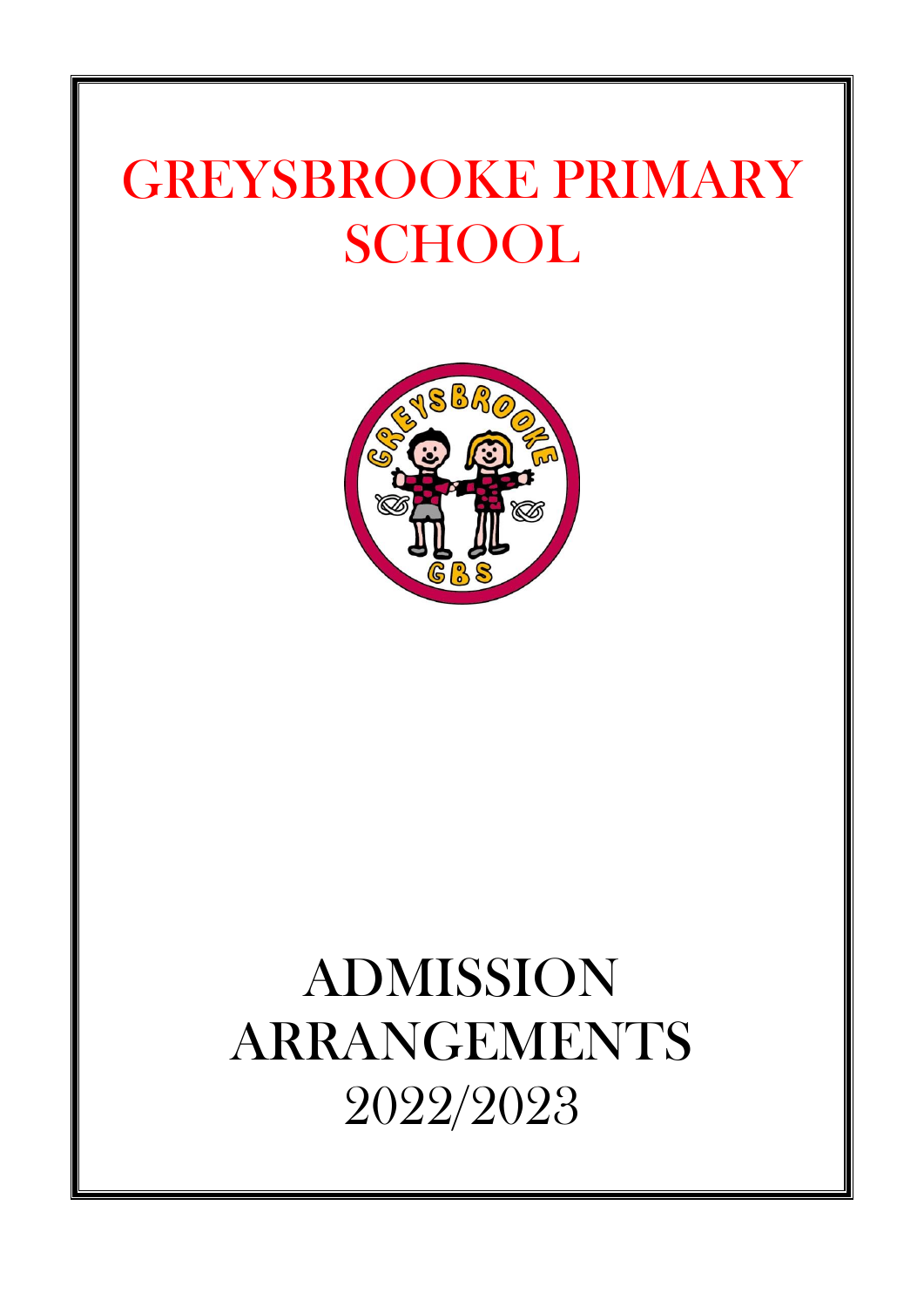## **Normal Age of Entry: Academic Year 2022/2023**

#### **Greysbrooke Primary School**

Full time places in Greysbrooke reception class will be available in September of the academic year within which the child becomes five years old.

Although parents have the right to express a preference for the school that they wish their child to attend, there is no guarantee of a place being offered at their preferred school.

Our policy is to try and meet parents wishes where possible, however in some cases there may be more applications for our school than there are places available. Admission is subsequently determined by the oversubscription criteria detailed below.

#### **Oversubscription Criteria**

If the total number of preferences for admission to Greysbrooke exceeds the Published Admission Number (PAN), the following order of priority is used to allocate the available places. (NB after applying the oversubscription criteria, where an applicant can be offered a place at more than one preferred school then they will be offered a place at the school ranked highest on their application.)

- 1) Children in Care and children who ceased to be in care because they were adopted (or became subject to a residence order or special guardianship order) as defined by the Children Act 1989.
- 2) Children previously in care outside of England or Wales who ceased to be in care because they were adopted (or became subject to a child arrangement order or special guardianship order).
- 3) Children who satisfy both of the following tests:

Test 1: the child is distinguished from the great majority of other applicants either on their own medical grounds or by other exceptional circumstances.

Medical grounds must be supported by a medical report (obtained by the applicant and provided at the point of application). This report must clearly justify, for health reasons only, why it is better for the child's health to attend Greysbrooke rather than any other school.

Exceptional circumstances must relate to the choice of school and the individual child, i.e. the circumstances of the child, not the economic or social circumstances of the parent/carer. They should be supported by a professional report (obtained by the applicant and provided at the point of application), e.g. social worker. This report must clearly justify why it is better for the child to attend Greysbrooke rather than any other school.

Test 2: the child would suffer hardship if they were unable to attend Greysbrooke.

Hardship means severe suffering of any kind, not merely difficulty or inconvenience, which is likely to be experienced as a result of the child attending a different school. Applicants must provide detailed information about both the type and severity of any likely hardship at the time of application.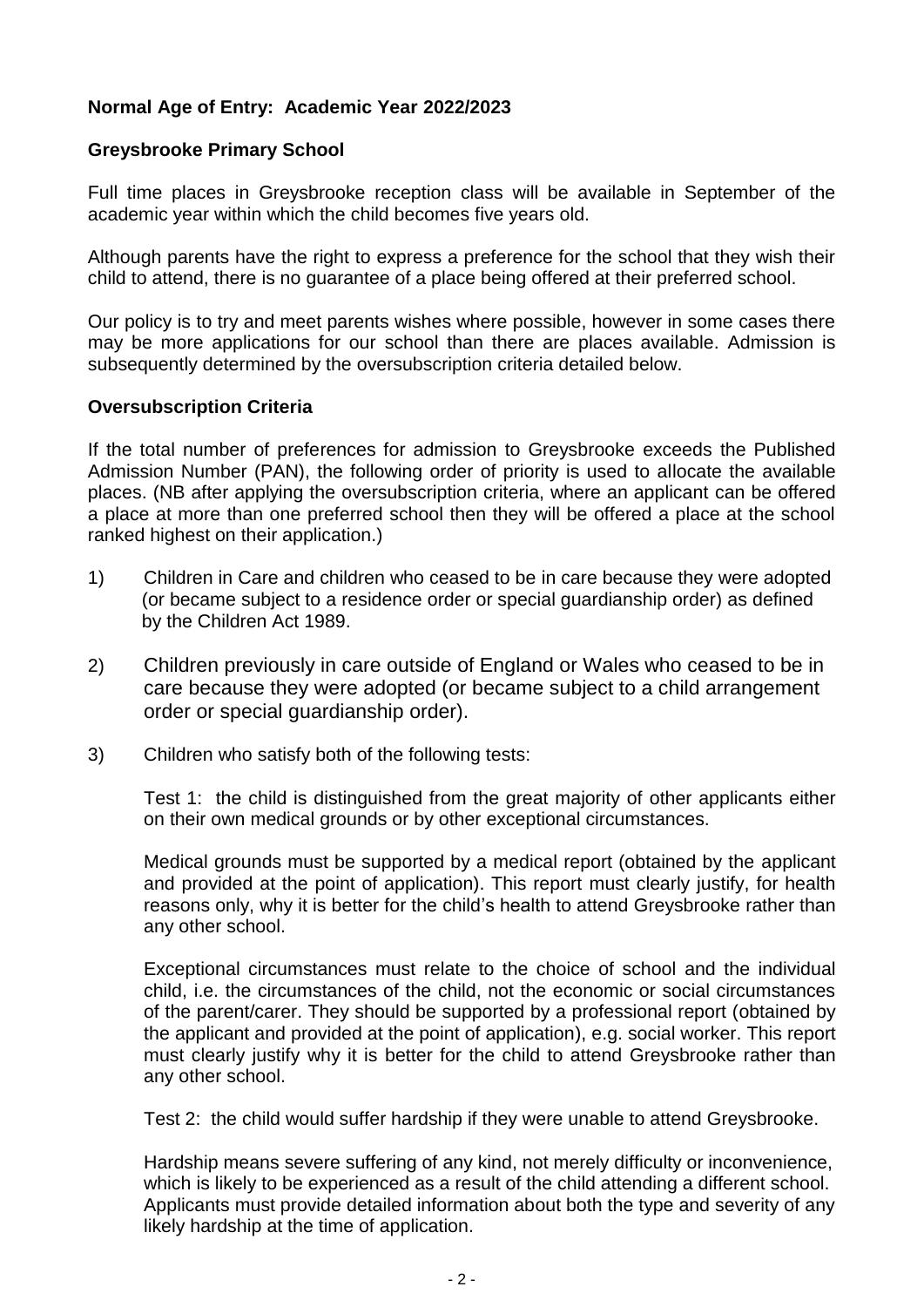- 4) Children who have an elder sibling in attendance at Greysbrooke and who will still be attending the school at the proposed admission date; (For admission purposes, a brother or sister is a child who lives at the same address and either: have one or both natural parents in common; are related by a parents marriage; are adopted or fostered by a common parent or are unrelated children who live at the same address, whose parents live as partners.)
- 5) Children living within the catchment area for Greysbrooke School.
- 6) Other children arranged in order of priority according to how near their home addresses are to the main gate of the school, determined by a straight-line measurement as calculated by the Local Authority's Geographical Information System.

Where it is not possible to accommodate all children applying for places within a particular category then the Local Authority will allocate the available places in accordance with the remaining criteria. If for instance, all the catchment area children cannot be accommodated at Greysbrooke, children who are resident within the catchment area will be arranged in order of priority according to the remaining criteria.

#### **Additional Notes**

Copies of school catchment area maps are available from the school or Local Authority.

There is no charge or cost related to the admission of a child to a school.

Admissions are administered through a coordinated admission scheme and preferences for maintained schools will be processed centrally by the School Admissions and Transport Service. Each child will receive only one offer of a place at a Staffordshire school.

In accordance with legislation, children who have an Education, Health and Care Plan (EHCP) that names a particular school as being the most appropriate to meet the child's needs must be admitted to that school. This will reduce the amount of places available to other applicants.

Children in care means children who are looked after by a local authority in accordance with section 22 (1) of the Children Act 1989 and who is (a) in care of a Local Authority, or (b) being provided with accommodation by a Local Authority in the exercise of their social services functions (see definition in Section 22 (1) of the Children Act 1989) at the time of making an application to a school. This includes children who were adopted under the Adoption Act 1976 (see section 12 adoption orders) and children who were adopted under Adoption and Children Act 2002 (see section 46 adoption orders).

Child arrangements orders are defined in s.8 of the Children Act 1989, as amended by s.12 of the Children and Families Act 2014. Child arrangements orders replace residence orders and any residence order in force prior to 22 April 2014 is deemed to be a child arrangements order.

Section 14A of the Children Act 1989 defines a special guardianship order as an order appointing one or more individuals to be a child's special guardian (or special guardians).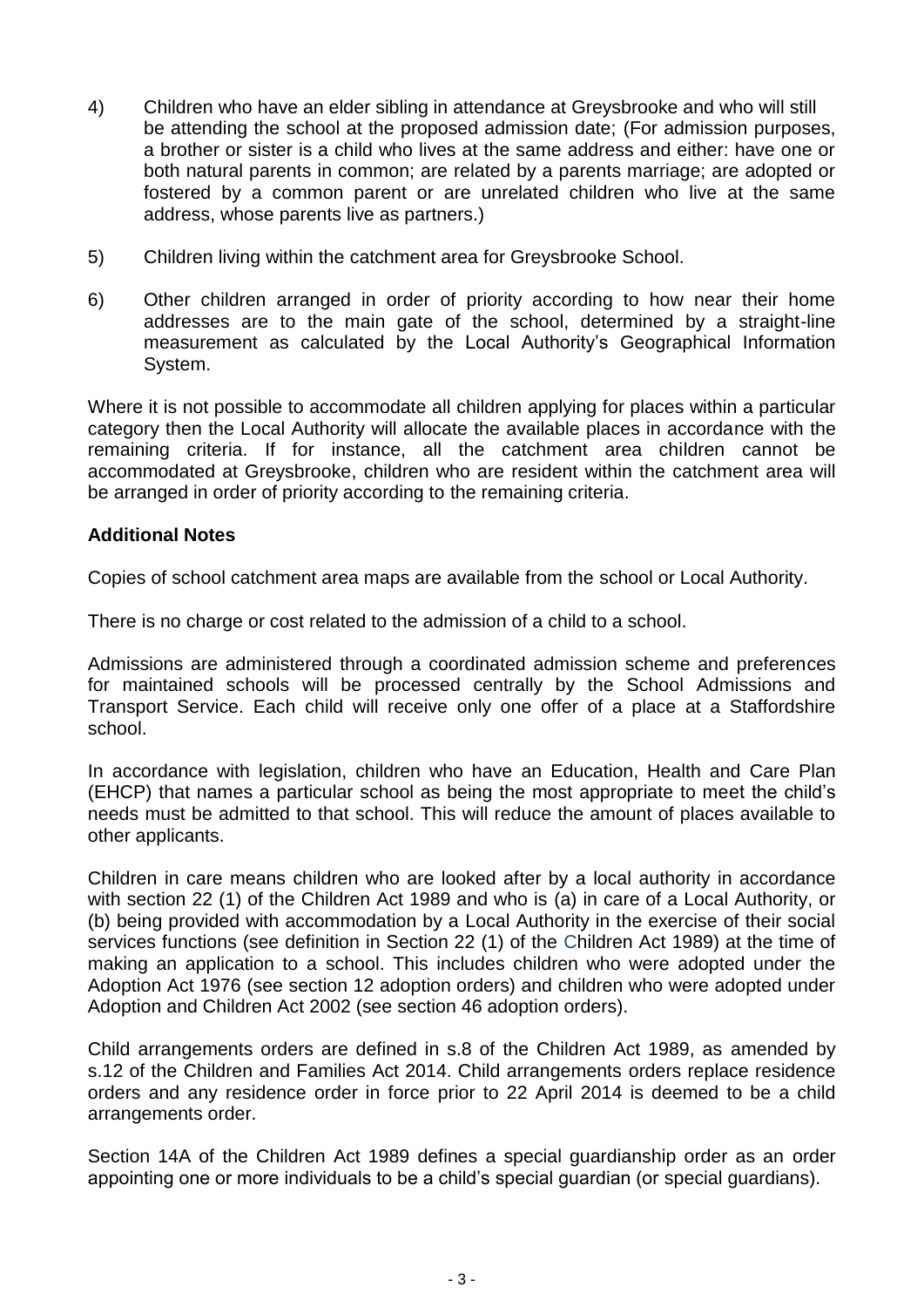It is the applicant's responsibility to provide any supportive information required in order for the application to be assessed against the published admissions criteria, the Local Authority will not seek to obtain this information of behalf of the applicant.

Greysbrooke uses the Local Authority Geographical Information System (GIS) to calculate home to school distances in miles. The measurement is calculated using Ordnance Survey (OS) data from an applicant's home address to the main front gate of the school. The coordinates of an applicant's home address is determined and provided by the Local Land and Property Gazetteer (LLPG) and OS Address Point data.

The requirement for the school to meet the Infant Class Size legislation may result in the refusal of catchment area or sibling applications where a class has already reached its limit of 30 pupils. However, as an exception, the school will give careful consideration to offering places above the Admission Number to applications from children whose twin or sibling from a multiple birth is admitted even when there are no other vacant places.

The home address is considered to be the child's along with their parent/carer's main and genuine principal place of residence at the time of the allocation of places i.e. where they are normally and regularly living. If a child is resident with friends or relatives (for reasons other than legal guardianship) the friends or relative's address will not be considered for allocation purposes.

Where parents have shared responsibility for a child, and the child lives with both parents for part of the school week, parents will be required to provide documentary evidence to support the address they wish to be considered for allocation purposes.

If a child's home address changes during the admissions process it is the responsibility of the parent/carer to inform the Local Authority immediately. Where there is a proposed house move taking place during the admissions process the Governing Body will only accept the revised address for purposes of allocation where parents/carers can provide documentary evidence of the move by 11 March 2022. It will be necessary for sufficient evidence of a permanent move to be provided by the applicant by this date before it will be taken into account for allocation purposes at the national offer date.

If a place is offered on the basis of an address that is subsequently found to be different from the child's normal and permanent home address at the time of allocation of places then that place is likely to be withdrawn.

If there are a limited number of spaces available and we cannot distinguish between applicants using the criteria listed, such as in the case of children who live in the same block of flats, then the child or children who will be offered the available spaces will be randomly selected. This process will be independently verified.

#### **Deferred Entry to Reception Class**

Parents may request that their child be admitted to Reception Class on a part-time basis, or that their child be admitted to school later in the same academic year until the child reaches compulsory school age (i.e. beginning of the term after the child's fifth birthday). The effect is that the place will be held for the child in Reception and is not available to be offered to any other child within the same academic year in which it has been offered.

Before deciding whether to defer their child's entry to school, parents should visit the school to clarify how we cater for the youngest children in Reception and how the needs of these children are met as they move up through the school.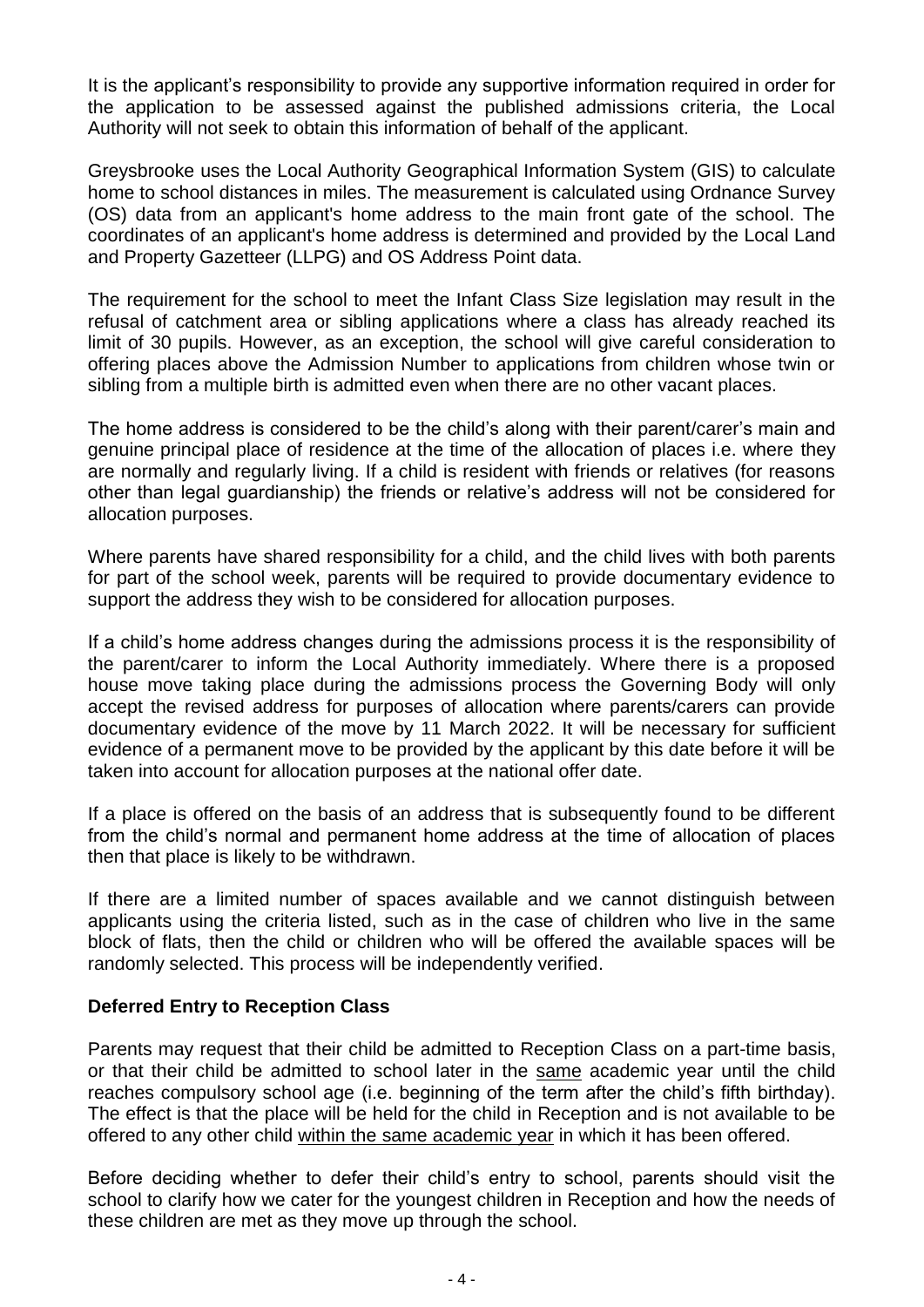## **Admission Outside of the Normal Age Group**

Parents may seek to apply for their child's admission to school outside of their normal age group, for example if the child is exceptionally gifted and talented or has experienced problems such as ill health. In addition, the parents of summer born children may choose not to send their child to school until the September following their fifth birthday and may request that they are admitted outside of their normal age group to Reception rather than Year 1.

These parents will need to make an application alongside children applying at the normal age which should explain why it is in the child's best interest to be admitted outside of their normal age which may include information such as professional evidence as to why this is the case and why an exception should be made in the case of the child. A decision as to whether this is an appropriate course of action will be made by the Governing Body who will take into account the circumstances of the case and views of the headteacher. Parents do not have the right to insist that their child is admitted to a particular year group.

#### **Waiting lists**

Unsuccessful applicants will be placed on a waiting list in accordance with the oversubscription criteria stated above and not based on the date their application was received. If places become available after the offer date they will be offered according to the child at the top of the waiting list.

The waiting list will operate until the cohort concerned leaves Year 2.

Inclusion on the school's waiting list does not mean that a place will eventually become available at Greysbrooke.

A child's position on a waiting list is not fixed and is subject to change during the year i.e. they can go up or down the list since each added child will require the list to be ranked again in line with the oversubscription criteria listed above.

Children who are subject of a direction by a local authority to admit or who are allocated to a school in accordance with the Fair Access Protocol will take precedence over those on the waiting list.

#### **Late Applications**

Preferences received after the closing date will be considered alongside those applicants who applied on time wherever possible. Where it is not practicable because places have already been allocated, or are shortly to be allocated, then late preferences will be considered only after those that were made before this point.

A late application does not affect the right of appeal or the right to be placed on a school's waiting list.

#### **Repeat Applications**

Parents do not have the right to a second appeal in respect of the same school for the same academic year unless, in exceptional circumstances, Greysbrooke has accepted a